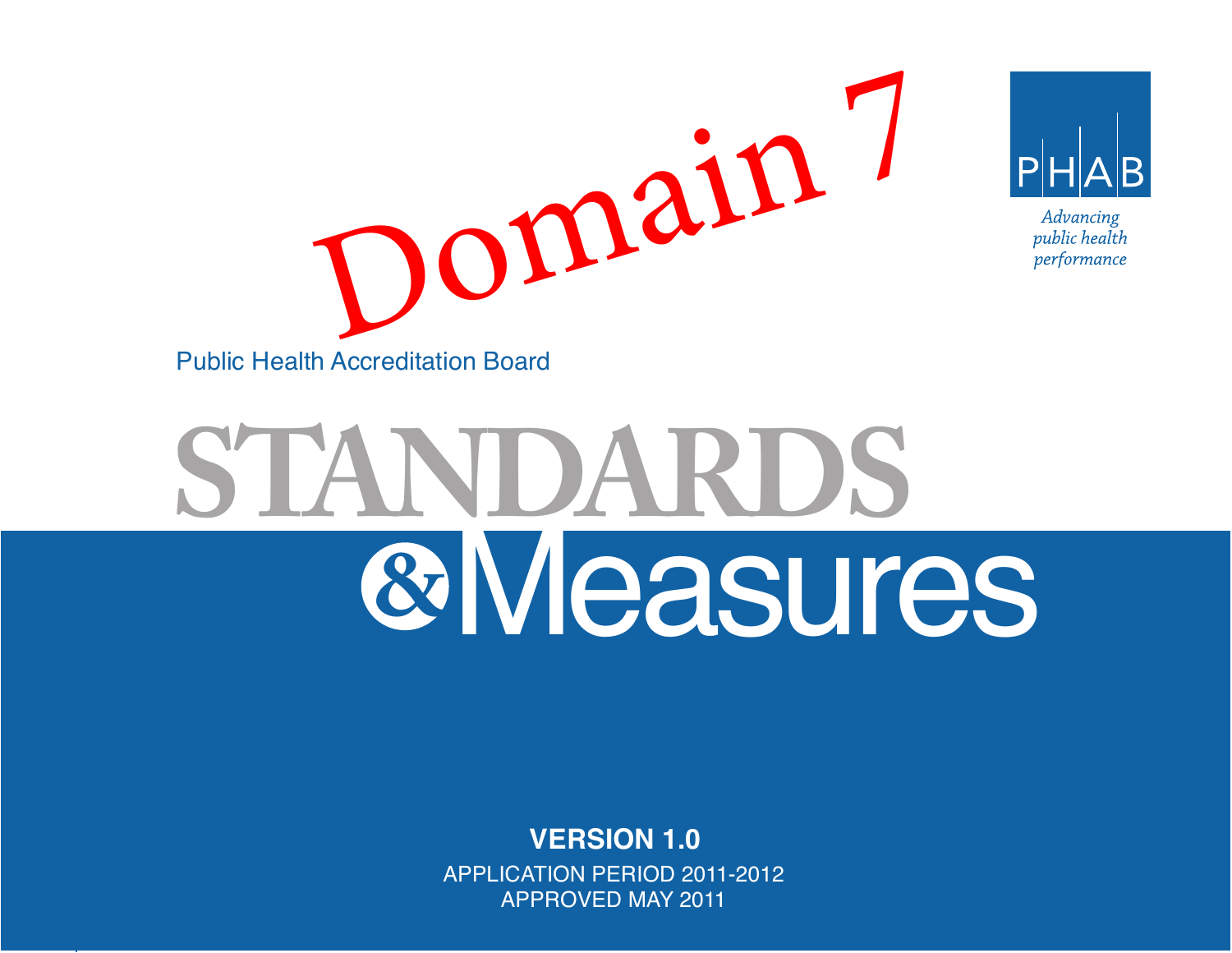## Format for the Standards and Measures

In this document, the PHAB Standards and Measures are preceded by the domain number and brief description of the domain. Standards are repeated at the beginning of each measure for easy reference. The chart below provides an example of the layout for standards, measures, required documentation and guidance for required documentation.

| Standard: This is the standard to which the measure applies.                                                                                                                                                                      |                                                                                                                                                                                                                                                                                                                                                                                            |                                                                                              |  |
|-----------------------------------------------------------------------------------------------------------------------------------------------------------------------------------------------------------------------------------|--------------------------------------------------------------------------------------------------------------------------------------------------------------------------------------------------------------------------------------------------------------------------------------------------------------------------------------------------------------------------------------------|----------------------------------------------------------------------------------------------|--|
| <b>Measure</b>                                                                                                                                                                                                                    | <b>Purpose</b>                                                                                                                                                                                                                                                                                                                                                                             | <b>Significance</b>                                                                          |  |
| This section states the measure on which the<br>health department is being evaluated.                                                                                                                                             | The purpose of this measure is to assess the<br>health department's<br>This section describes the public health<br>capacity or activity on which the health<br>department is being assessed.                                                                                                                                                                                               | This section describes the necessity for the<br>capacity or activity that is being assessed. |  |
| <b>Required Documentation</b>                                                                                                                                                                                                     | <b>Guidance</b>                                                                                                                                                                                                                                                                                                                                                                            |                                                                                              |  |
| This section lists the documentation that the<br>health department must provide as evidence<br>that it is in conformity with the measure.<br>The documentation will be numbered:<br>$1.$ Xxx<br>$2$ $Xxx$<br>$a)$ xxx<br>$b)$ xxx | This section provides guidance specific to the required documentation. Types of materials may<br>be described, e.g., meeting minutes, partnership member list, etc. Examples may also be<br>provided here.<br>This section will state if the documentation is department-wide or if a selection of programs'<br>documentation is required.<br>$1.$ Xxx<br>$2.$ Xxx<br>$a)$ xxx<br>$b)$ xxx |                                                                                              |  |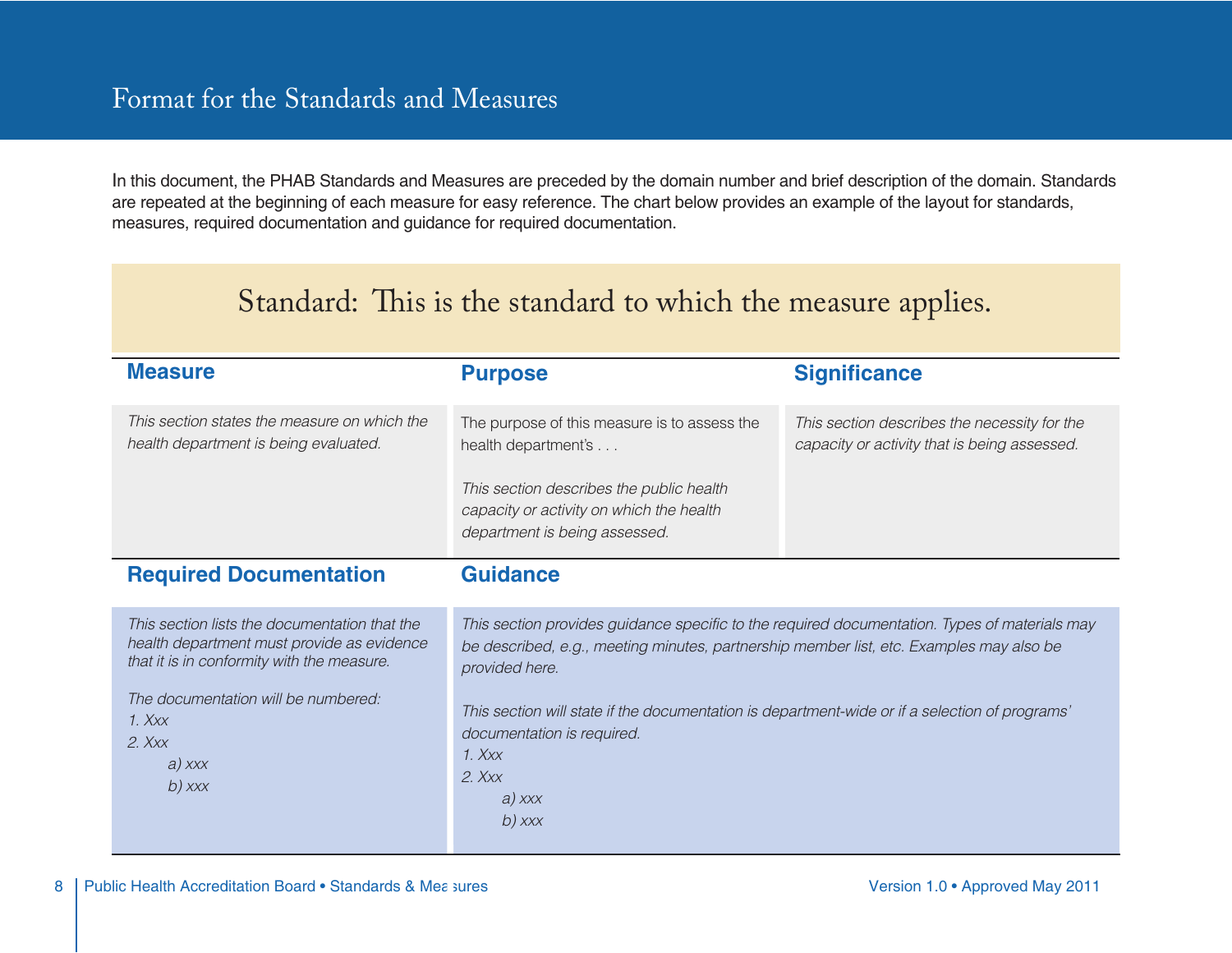#### Domain 7: Promote strategies to improve access to health care services

Domain 7 focuses on the link between public health activities and health care services. The health care sector provides many preventive services, such as immunizations, cholesterol screening, screening for breast cancer, high blood pressure management, and prenatal care. Patient counseling on health promotion, disease prevention, and chronic disease management is an important link between health care and public health. Linkages between health care and public health ensure continuity of care and management for the population.

An important role of public health is the assessment of (1) the capacity of the health care system to meet the health care needs of the population, and (2) community members' access to health care services. Public health also works to increase access to needed health care services.

#### DOMAIN 7 INCLUDES TWO STANDARDS:

| <b>Standard 7.1</b> | Assess Health Care Service Capacity and Access to Health Care Services      |
|---------------------|-----------------------------------------------------------------------------|
| <b>Standard 7.2</b> | Identify and Implement Strategies to Improve Access to Health Care Services |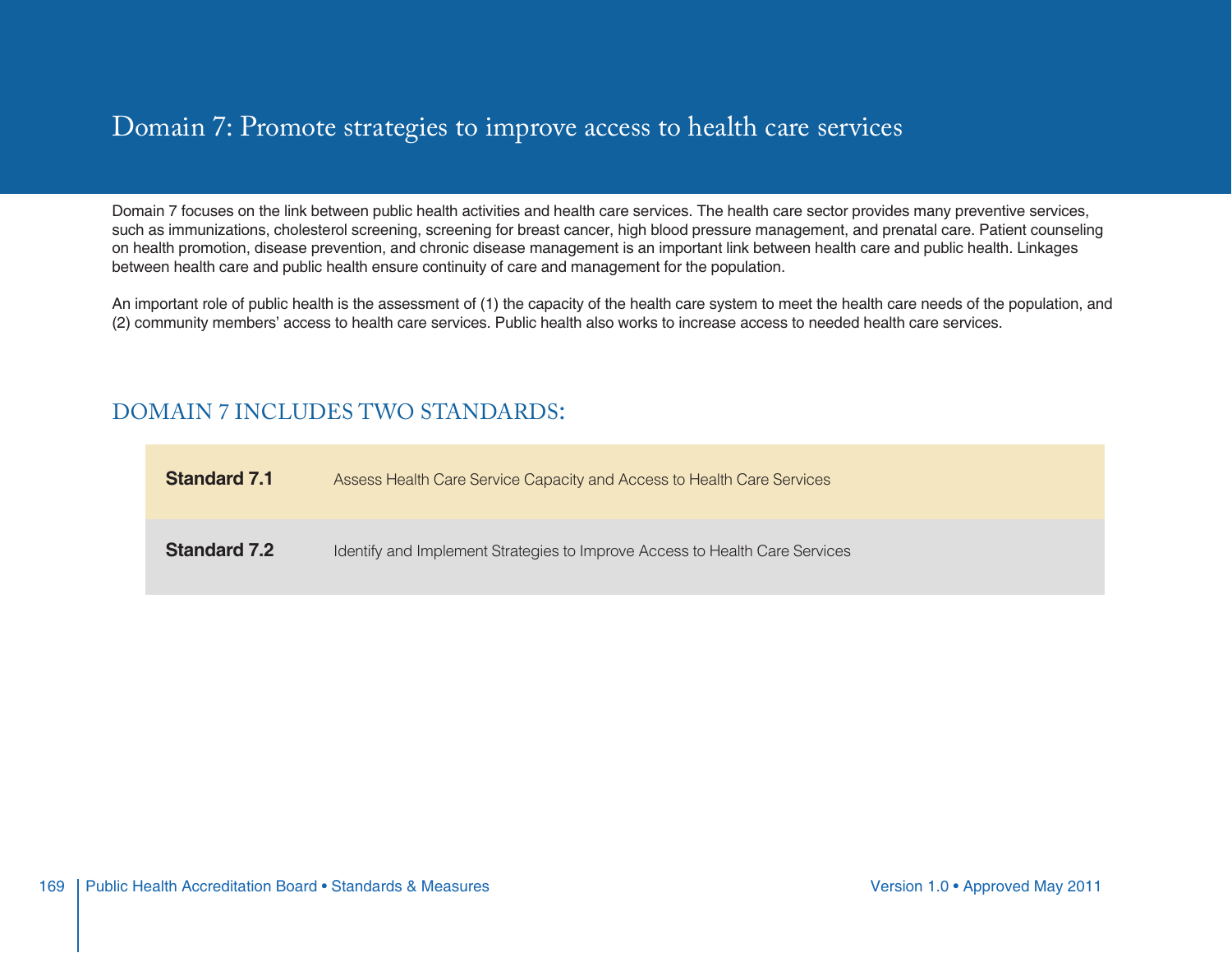## STANDARD 7.1: ASSESS HEALTH CARE SERVICE CAPACITY AND ACCESS TO HEALTH CARE SERVICES.

Public health services should link with health care services to ensure that there is continuity of services for the population. Health departments should work with the health care system to (1) understand the capacity of the health care system, (2) identify barriers to health care, and (3) identify populations who experience barriers to health care services.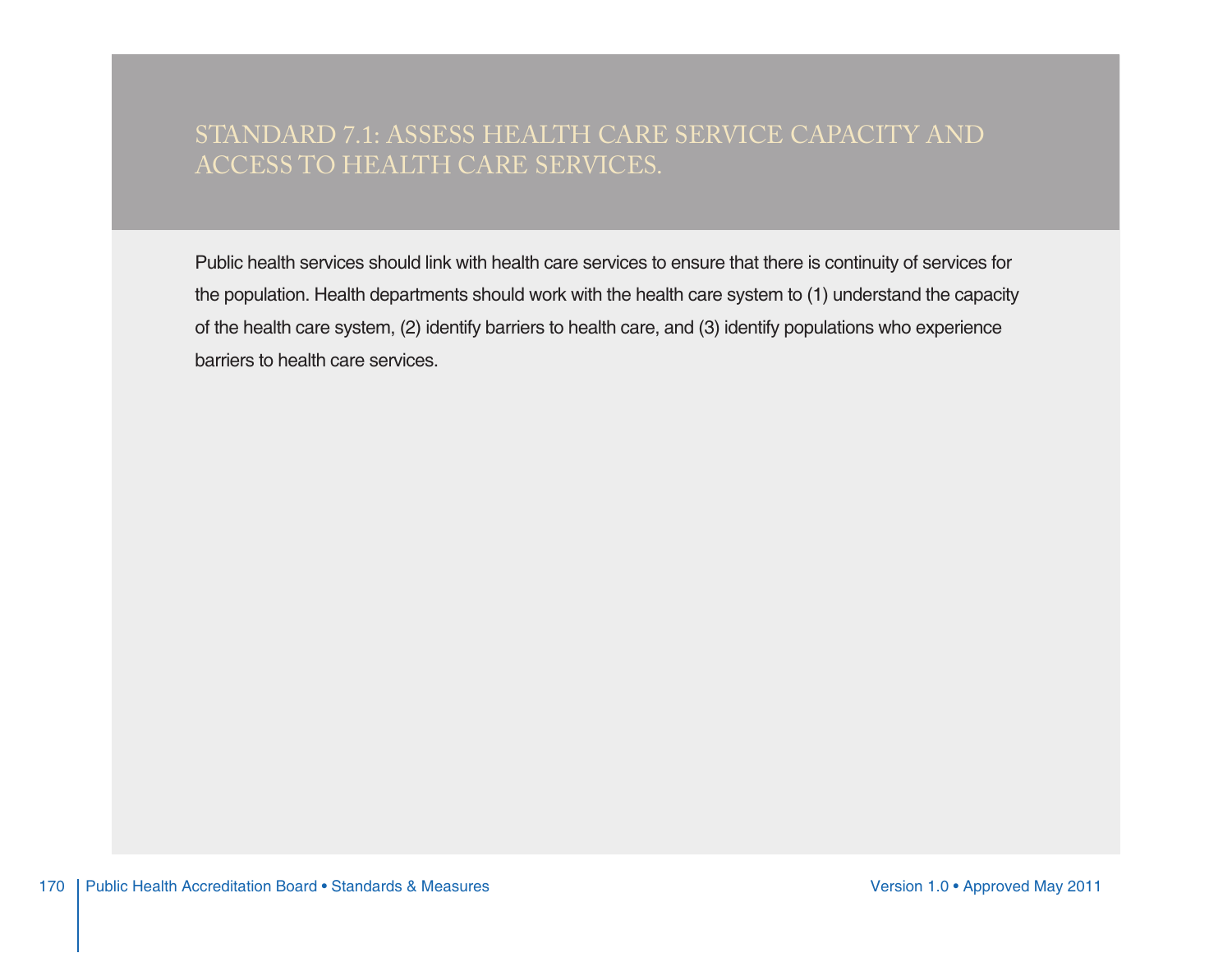## Standard 7.1: Assess health care service capacity and access to health care services.

**Purpose**

#### **Measure**

#### **7.1.1 A**

Convene and/or participate in a collaborative process to assess the availability of health care services

The purpose of this measure is to assess the health department's participation in a collaborative process to develop an understanding of the population's access to health care services and the capacity of the health care system.

The health department should participate in collaborative efforts to assess the health care needs of the population of the Tribe, state, or community. The focus is on the need for primary care, particularly preventive care and chronic disease management.

**Significance**

The health department might not directly provide health care services in order to improve access, but may provide selected clinical services where it has authority and responsibility.

Health care services, for access planning purposes, include: clinical preventive services, emergency services, urgent care, occupational medicine, ambulatory care (primary and specialty), inpatient care, dental treatment, and behavioral health. (See Glossary for definition of Health care Services.)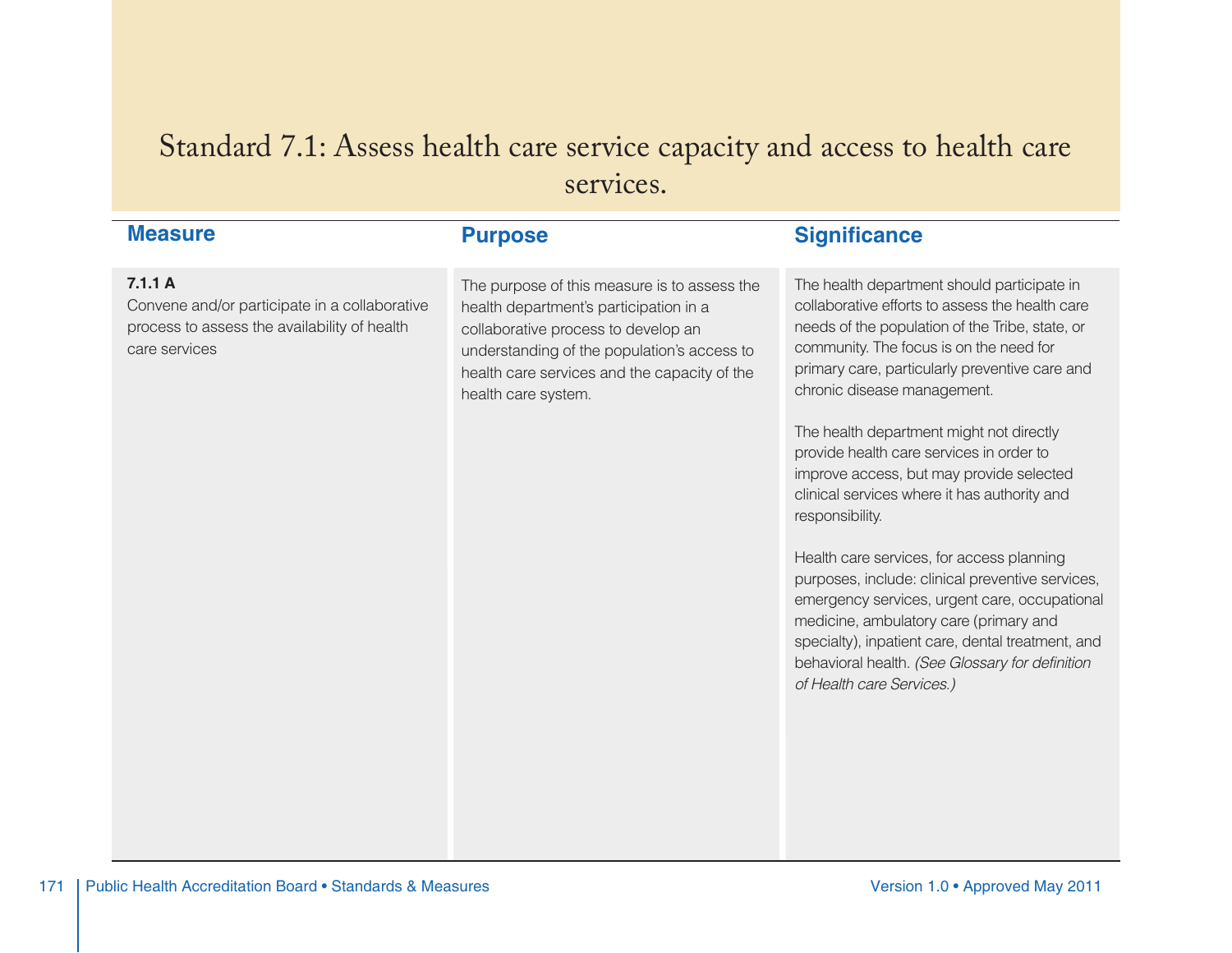## Measure 7.1.1 A, continued

| <b>Required Documentation</b>                                                                                                                                                                                 | <b>Guidance</b>                                                                                                                                                                                                                                                                                                                                                                                                                                                                                                                                                                        |
|---------------------------------------------------------------------------------------------------------------------------------------------------------------------------------------------------------------|----------------------------------------------------------------------------------------------------------------------------------------------------------------------------------------------------------------------------------------------------------------------------------------------------------------------------------------------------------------------------------------------------------------------------------------------------------------------------------------------------------------------------------------------------------------------------------------|
| 1. A collaborative process to assess<br>availability of health care services                                                                                                                                  | 1. The health department must document that it has participated in a collaborative process to<br>assess the availability of health care services. Documentation should also demonstrate the<br>involvement of the health care system. Charters or meeting agendas with minutes must be<br>submitted. Information on the partnerships developed to assess health care availability and the<br>use of data in the assessment process must include rosters of coalition/network/council<br>members, such as health care providers, social services organizations, and other stakeholders. |
| 2. Description of partnerships across Tribal,<br>state, and local health departments and the<br>health care system to make comprehensive<br>data available for the purposes of health<br>care access planning | 2. The health department must document the sharing of public health Tribal, state and local data<br>and health care system data for planning purposes. Documentation can include regional<br>health information organizations (RHIOs) and health information exchanges (HIEs), or less<br>formal data sharing efforts.                                                                                                                                                                                                                                                                 |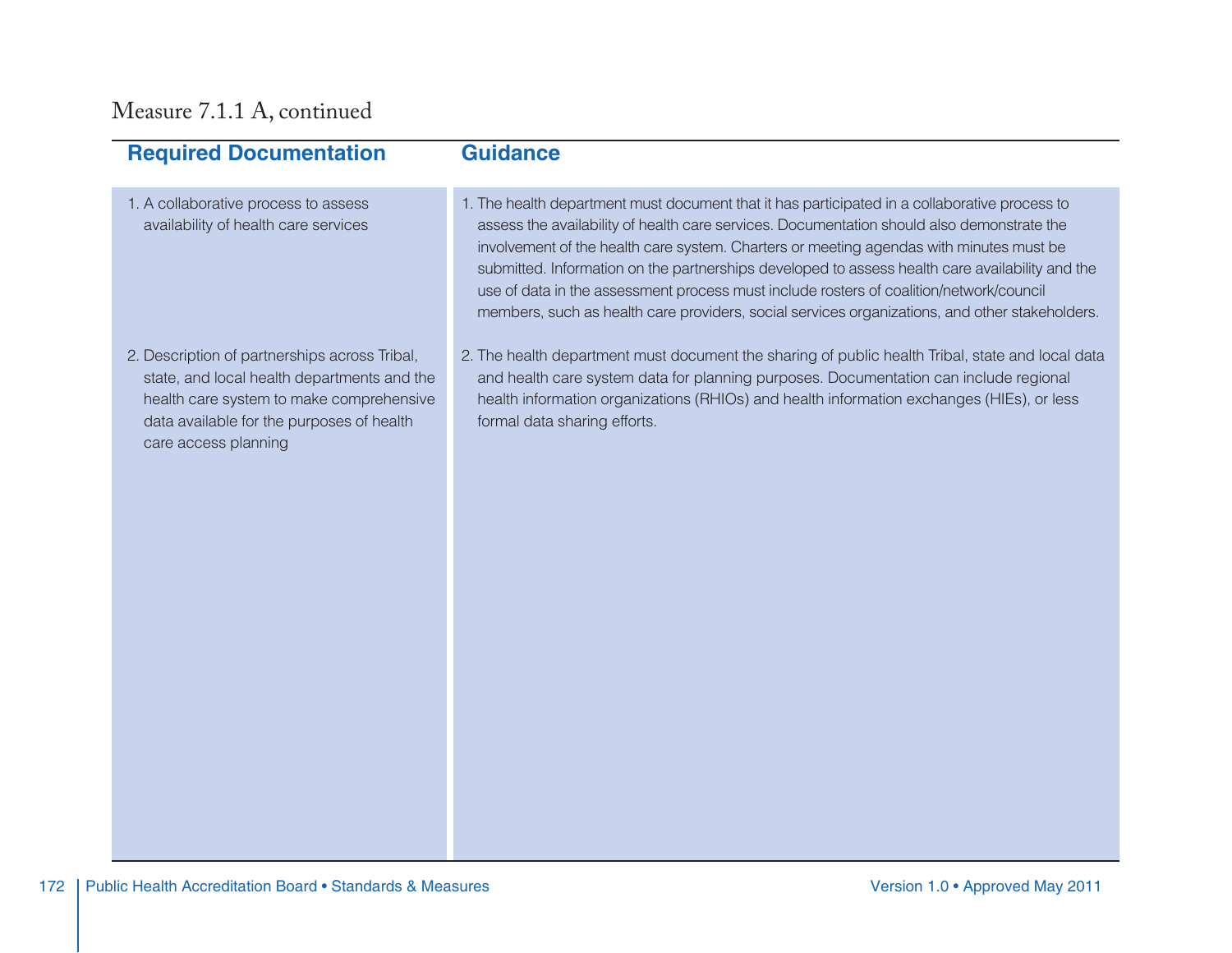# Standard 7.1: Assess health care service capacity and access to health care services.

| <b>Measure</b>                                                                    | <b>Purpose</b>                                                                                                                                                         | <b>Significance</b>                                                                                                                                                                                                                                                                                                                                                                                                                                                                                                                                                                                                                                                                                                                                                                                                                                                                                                                                                                                                                                                                                                               |
|-----------------------------------------------------------------------------------|------------------------------------------------------------------------------------------------------------------------------------------------------------------------|-----------------------------------------------------------------------------------------------------------------------------------------------------------------------------------------------------------------------------------------------------------------------------------------------------------------------------------------------------------------------------------------------------------------------------------------------------------------------------------------------------------------------------------------------------------------------------------------------------------------------------------------------------------------------------------------------------------------------------------------------------------------------------------------------------------------------------------------------------------------------------------------------------------------------------------------------------------------------------------------------------------------------------------------------------------------------------------------------------------------------------------|
| 7.1.2A<br>Identify populations who experience barriers<br>to health care services | The purpose of this measure is to assess the<br>department's knowledge of barriers to health<br>care and of the specific populations who<br>experience those barriers. | It is important for the health department to<br>identify populations in its jurisdiction that<br>experience perceived or real barriers to health<br>care. Part of assessing capacity and access to<br>health care is to identify those who are not<br>receiving services and to understand the<br>causes. Barriers may be experienced, for<br>example by populations who are uninsured or<br>under-insured, have no transportation to health<br>care, do not speak or understand English, are<br>immuno-compromised, or live where there is a<br>shortage of primary care practitioners. Barriers<br>may also be perceived by populations who do<br>not trust accessible providers of health care or<br>do not understand why certain routine medical<br>services or screenings are necessary for their<br>health. Populations who may lack access to<br>health care services include, for example:<br>pregnant women who use tobacco and are at<br>risk of giving birth to a low birth weight baby;<br>obese populations who are at risk for diabetes;<br>or individuals who use tobacco products and<br>are at risk for cancer. |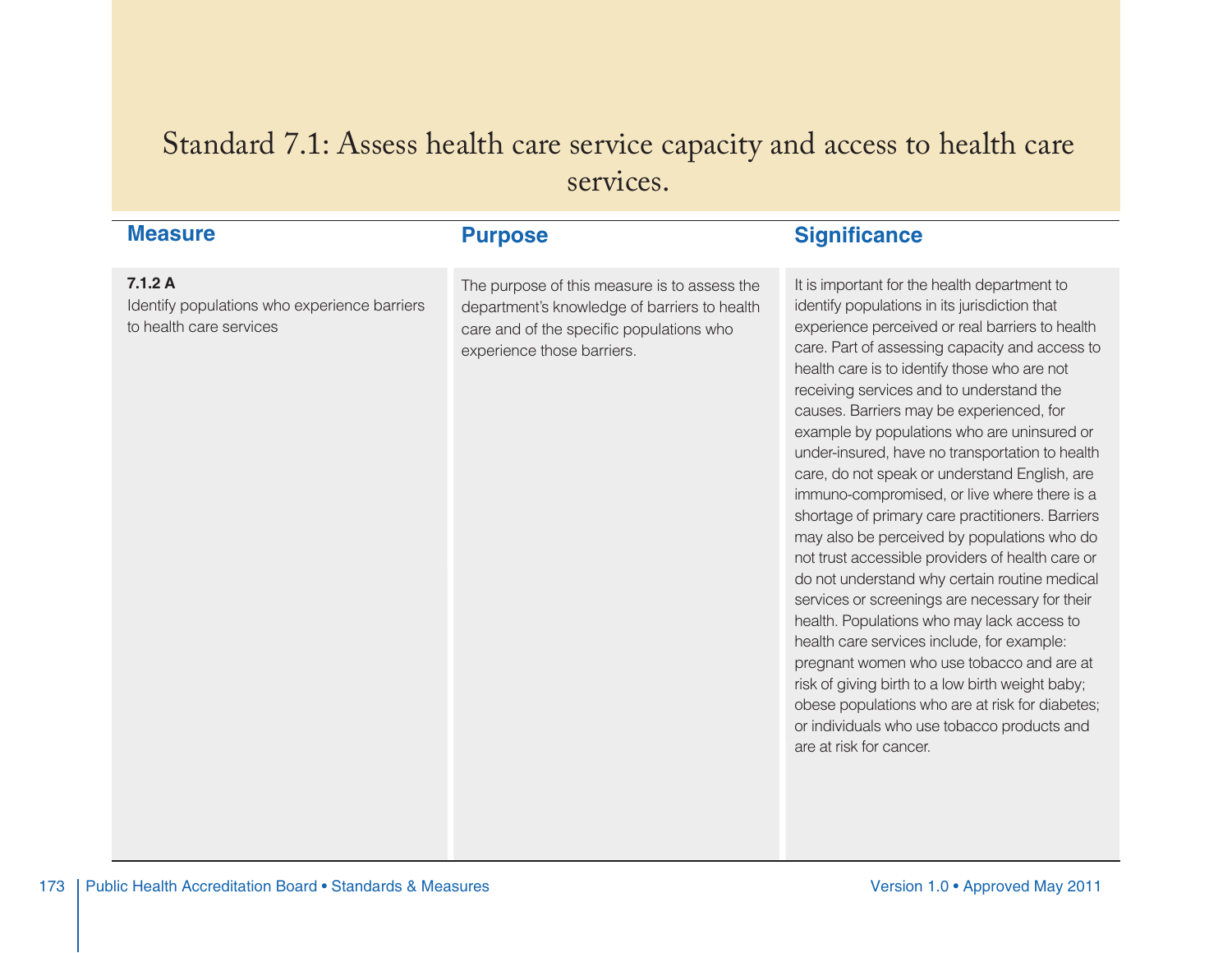## Measure 7.1.2 A, continued

| <b>Required Documentation</b>                                                                                                      | <b>Guidance</b>                                                                                                                                                                                                                                                                                                                                                                                                                                                                                                                                                                                                                   |
|------------------------------------------------------------------------------------------------------------------------------------|-----------------------------------------------------------------------------------------------------------------------------------------------------------------------------------------------------------------------------------------------------------------------------------------------------------------------------------------------------------------------------------------------------------------------------------------------------------------------------------------------------------------------------------------------------------------------------------------------------------------------------------|
| 1. Reports of health care needs of<br>the population                                                                               | 1. The health department must provide documentation that shows the process and information<br>used to identify populations who lack access to health care. Information could be obtained<br>from an assessment survey and/or surveys of particular population groups. Other information<br>sources include: analysis of secondary data and/or health care data, such as emergency<br>department admissions or population insurance status data.                                                                                                                                                                                   |
| 2. Description of the process(s), used for the<br>identification of program gaps and barriers<br>to accessing health care services | 2. The health department must provide information describing the process used to identify<br>populations who lack access to health care services and identify who was involved in the<br>identification process. Documentation must reflect a range of partners, including health care<br>providers, communities of color, Tribal representatives, employers, low income workers, and<br>specific populations who lack health care and experience barriers to service. Processes may<br>include: sector maps, analysis of hospital admissions or emergency department data,<br>analysis of health insurance data, or other tools. |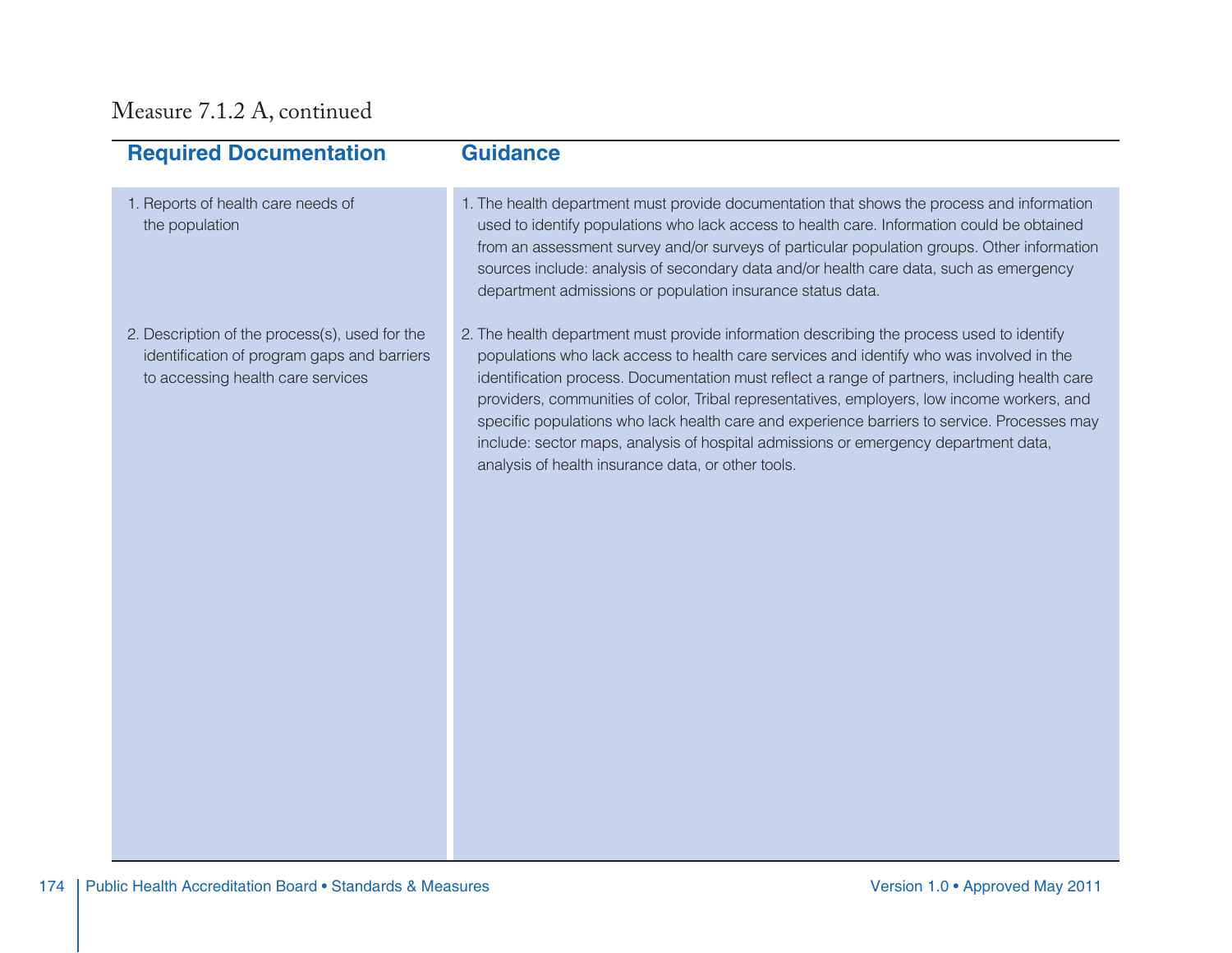# Standard 7.1: Assess health care service capacity and access to health care services.

| <b>Measure</b>                                                                                                                                                                                                                                                                | <b>Purpose</b>                                                                                                                                                                                                                                                                                                                                                                                                                                                                                                                                                                                             | <b>Significance</b>                                                                                                                                                                                                                                                                                                                                                                                                                                                                                                                                                                      |
|-------------------------------------------------------------------------------------------------------------------------------------------------------------------------------------------------------------------------------------------------------------------------------|------------------------------------------------------------------------------------------------------------------------------------------------------------------------------------------------------------------------------------------------------------------------------------------------------------------------------------------------------------------------------------------------------------------------------------------------------------------------------------------------------------------------------------------------------------------------------------------------------------|------------------------------------------------------------------------------------------------------------------------------------------------------------------------------------------------------------------------------------------------------------------------------------------------------------------------------------------------------------------------------------------------------------------------------------------------------------------------------------------------------------------------------------------------------------------------------------------|
|                                                                                                                                                                                                                                                                               |                                                                                                                                                                                                                                                                                                                                                                                                                                                                                                                                                                                                            |                                                                                                                                                                                                                                                                                                                                                                                                                                                                                                                                                                                          |
| 7.1.3A<br>Identify gaps in access to health care services                                                                                                                                                                                                                     | The purpose of this measure is to assess the<br>health department's knowledge of gaps in<br>access to health care services among the<br>population it serves.                                                                                                                                                                                                                                                                                                                                                                                                                                              | It is important for health departments to<br>understand the gaps in access to health care<br>so that effective strategies can be put in place<br>to address the lack of access to health care.<br>Causes of gaps in service can range from<br>financial (lack of affordable services), health<br>care system capacity (lack of dental providers),<br>cultural (lack of interpreters), and geographic<br>(lack of transportation), among others. Shared<br>data among the members of the partnership<br>can evidence an effort to capture and<br>understand all possible gaps that exist. |
| <b>Required Documentation</b>                                                                                                                                                                                                                                                 | <b>Guidance</b>                                                                                                                                                                                                                                                                                                                                                                                                                                                                                                                                                                                            |                                                                                                                                                                                                                                                                                                                                                                                                                                                                                                                                                                                          |
| 1. Reports of analysis of data from across the<br>partnership (see 7.1.1) that identify the<br>gaps in access to health care services and<br>the causes of gaps in access. Reports must<br>include:<br>a. Assessment of capacity and<br>distribution of health care providers | 1. The health department must provide reports of data analysis from various partnership<br>sources that identify and describe gaps in access to health care services. At a minimum,<br>partnership data sources should include the partners that participated in the collaborative<br>process described in measure 7.1.1. Data may be contributed by all partners or may be<br>discussed or evaluated by partners. The reports must include:<br>a. Assessment of capacity and distribution of health care providers. These data will<br>show geographic gaps in the availability of health care providers. |                                                                                                                                                                                                                                                                                                                                                                                                                                                                                                                                                                                          |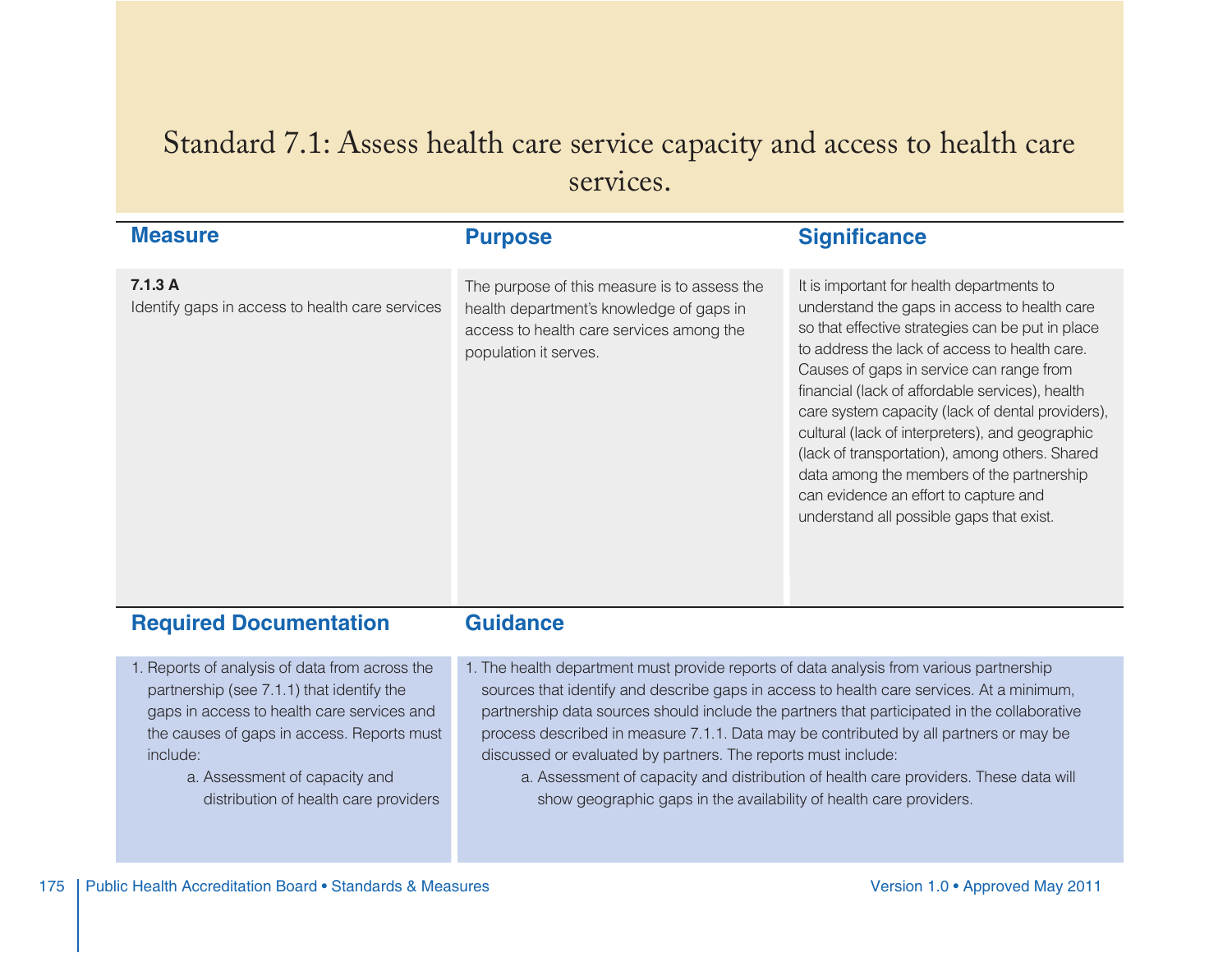## Measure 7.1.3 A, continued

| <b>Required Documentation</b>                      | <b>Guidance</b>                                                                                                                                                                                                                                                                                                                                                                                                                                                                                                                                                                                                                             |
|----------------------------------------------------|---------------------------------------------------------------------------------------------------------------------------------------------------------------------------------------------------------------------------------------------------------------------------------------------------------------------------------------------------------------------------------------------------------------------------------------------------------------------------------------------------------------------------------------------------------------------------------------------------------------------------------------------|
| b. Availability of health care services            | b. Assessment of the availability of health care services, such as clinical preventive<br>services, EMS, emergency departments, urgent care, occupational medicine,<br>ambulatory care (primary and specialty), inpatient care, dental, behavioral health, and<br>other services. These data can be useful in seeking support for a particular service.                                                                                                                                                                                                                                                                                     |
| c. Identification of causes of gaps in<br>services | c. Assessment of cause(s) for lack of access. Causes may include: a population that is<br>uninsured/under-insured, lacks transportation to health care, does not speak or<br>understand English, is immuno-compromised, or lives where there is a shortage of<br>primary care and dental practitioners. Barriers may also be the result of populations<br>who do not trust health care providers or do not understand why certain routine medical<br>services or screenings are necessary to protect their health. Barriers may include, but<br>not be limited to, travel distance in rural areas, inability to obtain timely appointments, |
| d. Results of periodic surveys of<br>access        | lack of ability to pay for services, or limited service hours of health care.<br>d. Results of periodic surveys of access, such as focus groups, studies of eligible groups<br>receiving services, and other assessment information, can provide perspectives from<br>the population that lacks access. These surveys do not have to be administered by the<br>health department, but the results should be considered in the assessment of gaps in<br>access.                                                                                                                                                                              |
|                                                    | Assessment reports must include analysis of data and conclusions that can help develop effective<br>strategies to address gaps in access.                                                                                                                                                                                                                                                                                                                                                                                                                                                                                                   |
|                                                    |                                                                                                                                                                                                                                                                                                                                                                                                                                                                                                                                                                                                                                             |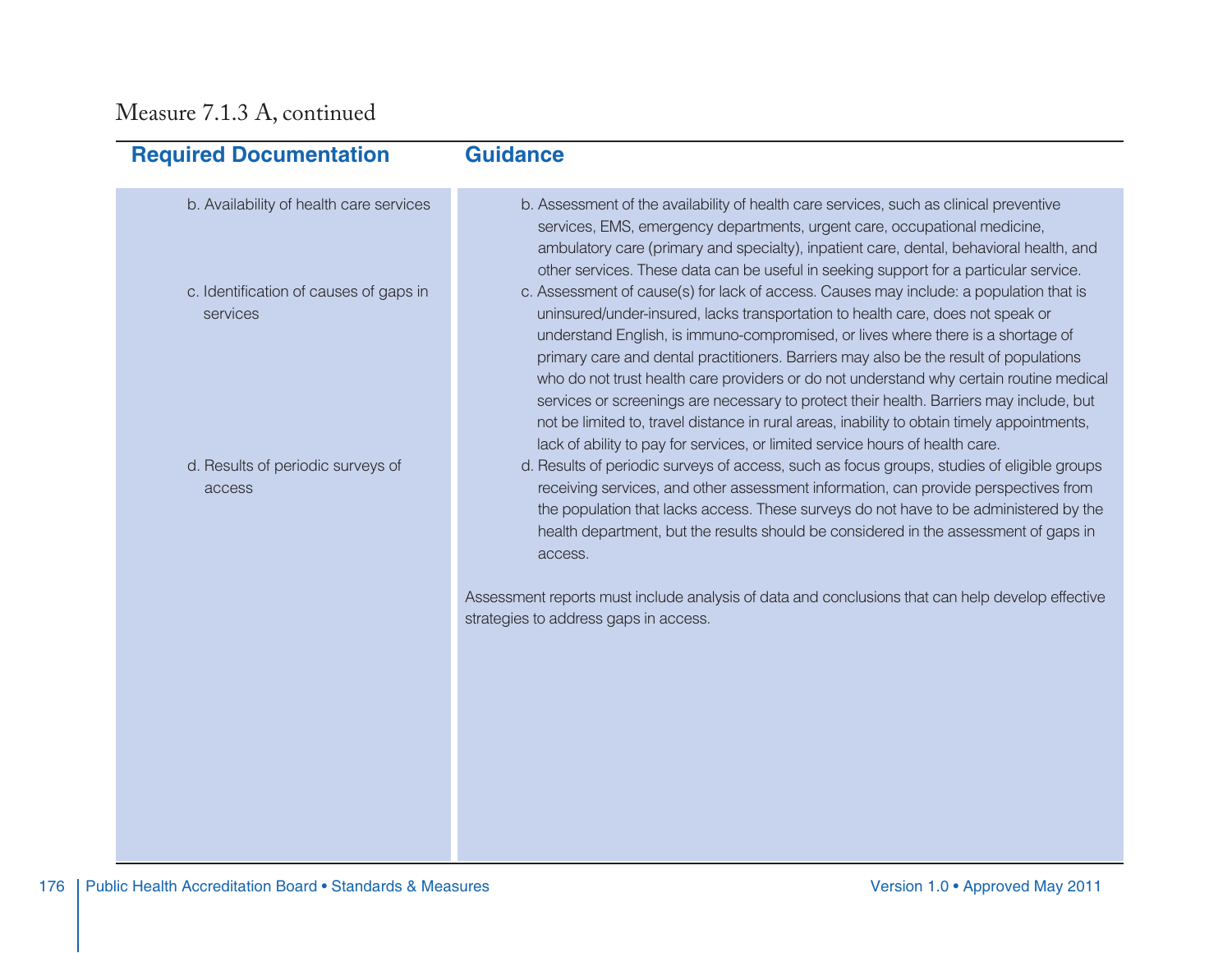## STANDARD 7.2: IDENTIFY AND IMPLEMENT STRATEGIES TO IMPROVE ACCESS TO HEALTH CARE SERVICES.

There are many factors that can contribute to lack of access to health care, including insurance status, transportation, travel distance, availability of a regular source of care, wait time for appointments, and office wait times. Social conditions also influence access to health care, including education and literacy level, language barriers, knowledge of the importance of symptoms, trust in the health care system, and employment leave flexibility. Once the barriers and gaps in service are identified, strategies may be developed and implemented to address them and improve access to health care services.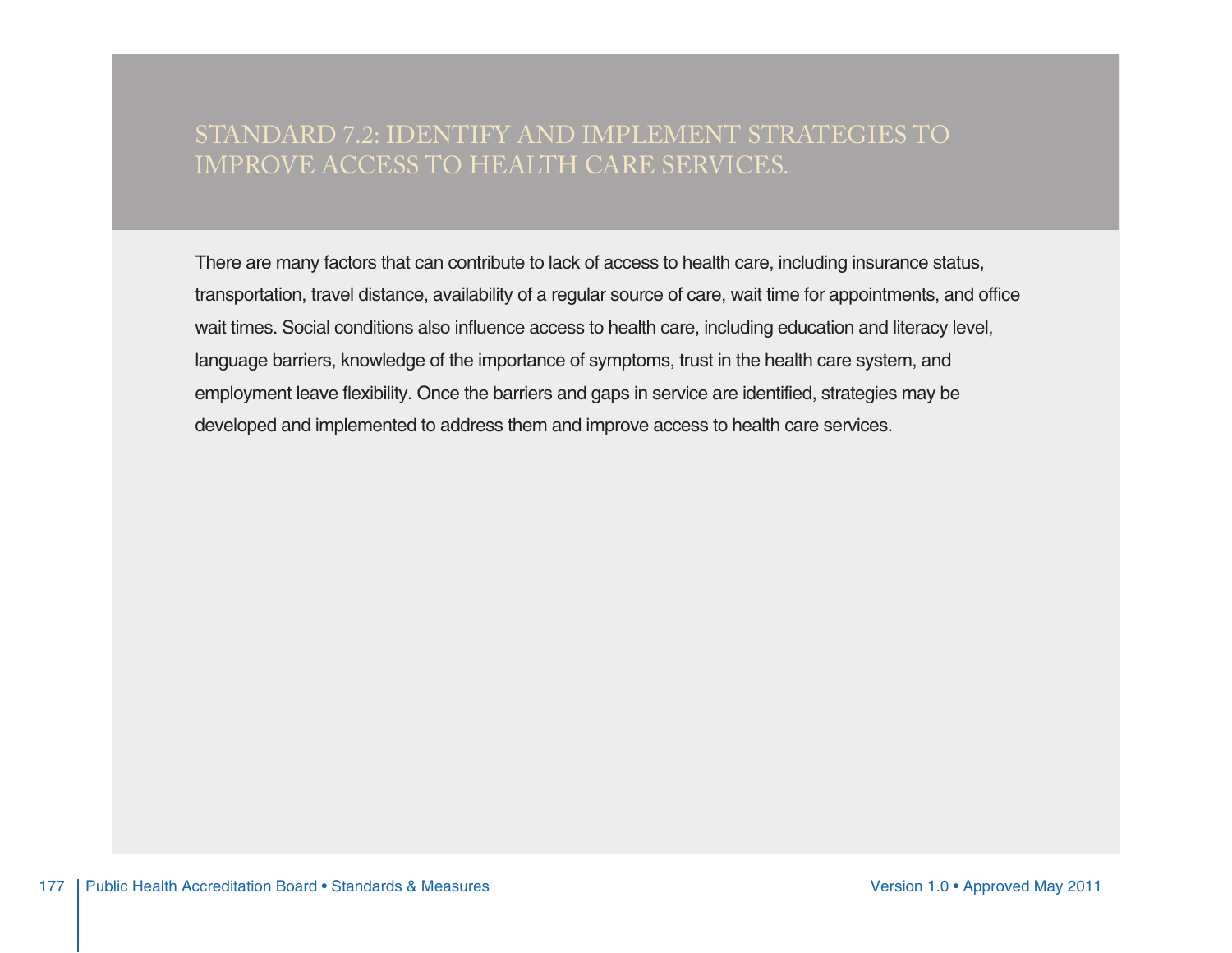Standard 7.2: Identify and implement strategies to improve access to health care services.

| <b>Measure</b>                                                                                                                                              | <b>Purpose</b>                                                                                                                                                                                                                                                                                                                                                                                                                                                                                                                                                                                                                                                                                                                                 | <b>Significance</b>                                                                                                                                                                                                                                                                                                                                 |
|-------------------------------------------------------------------------------------------------------------------------------------------------------------|------------------------------------------------------------------------------------------------------------------------------------------------------------------------------------------------------------------------------------------------------------------------------------------------------------------------------------------------------------------------------------------------------------------------------------------------------------------------------------------------------------------------------------------------------------------------------------------------------------------------------------------------------------------------------------------------------------------------------------------------|-----------------------------------------------------------------------------------------------------------------------------------------------------------------------------------------------------------------------------------------------------------------------------------------------------------------------------------------------------|
| 7.2.1A<br>Convene and/or participate in a collaborative<br>process to establish strategies to improve<br>access to health care services                     | The purpose of this measure is to assess the<br>health department's involvement with the<br>health care system to encourage a<br>collaborative process to develop strategies to<br>increase access to health care for those who<br>experience barriers to services.                                                                                                                                                                                                                                                                                                                                                                                                                                                                            | Factors that contribute to poor access to care<br>are varied. A partnership with other<br>organizations and agencies provides the<br>opportunity to address multiple factors and<br>coordinate strategies. The health department<br>need not have convened or have led the<br>process, but it must have participated in a<br>collaborative process. |
| <b>Required Documentation</b>                                                                                                                               | <b>Guidance</b>                                                                                                                                                                                                                                                                                                                                                                                                                                                                                                                                                                                                                                                                                                                                |                                                                                                                                                                                                                                                                                                                                                     |
| 1. Documentation that a<br>coalition/network/council is working on<br>collaborative processes to reduce barriers<br>to health care access or gaps in access | 1. The health department must provide one example that demonstrates its involvement in a<br>collaborative process for developing strategies to improve access to health care. The<br>example must also demonstrate involvement of the health care system. The collaborative<br>process and development of strategies in this measure can be done in conjunction with 7.1.1,<br>and the same collaborative process/partnership can be used.<br>The documentation must demonstrate that the group is actively working to identify strategies.<br>Documentation could include: a charter for the group; membership rosters or<br>participant/attendance lists; meeting agendas and minutes; or workgroup reports, work plans<br>and white papers. |                                                                                                                                                                                                                                                                                                                                                     |
| 2. Development of strategies through the<br>collaborative process to improve access to<br>health care services                                              | 2. The health department must provide written reports or meeting minutes that include identified<br>strategies that the group developed together to improve access to health care services.                                                                                                                                                                                                                                                                                                                                                                                                                                                                                                                                                    |                                                                                                                                                                                                                                                                                                                                                     |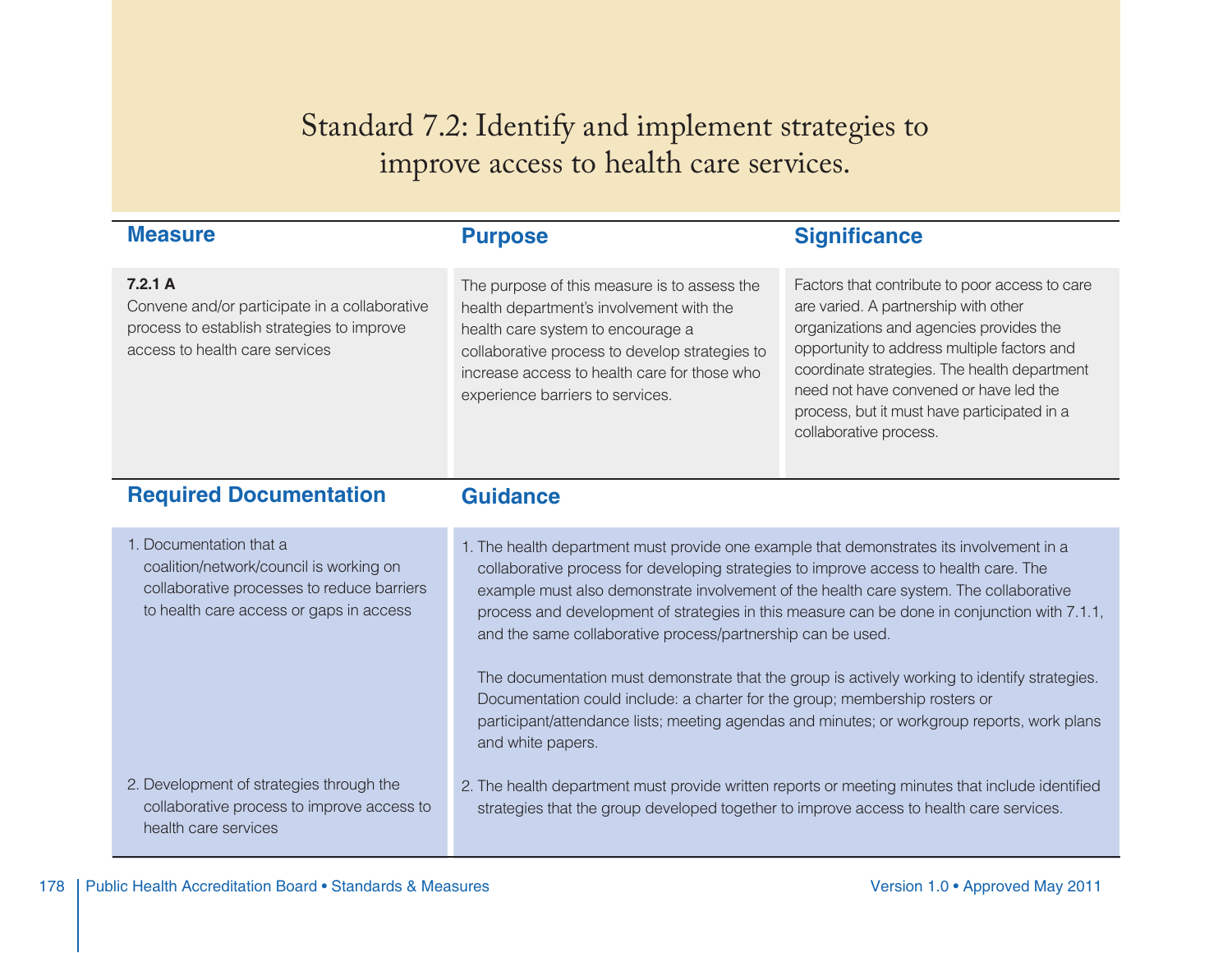# Standard 7.2: Identify and implement strategies to improve access to health care services.

| <b>Measure</b>                                                                                                                                         | <b>Purpose</b>                                                                                                                                                                                                                                                                                                                                                                                                                                                                                                                                        | <b>Significance</b>                                                                                                                                                                                                                                                                                                                                                                                                                                                                                                                                                                                                                                                                                                         |
|--------------------------------------------------------------------------------------------------------------------------------------------------------|-------------------------------------------------------------------------------------------------------------------------------------------------------------------------------------------------------------------------------------------------------------------------------------------------------------------------------------------------------------------------------------------------------------------------------------------------------------------------------------------------------------------------------------------------------|-----------------------------------------------------------------------------------------------------------------------------------------------------------------------------------------------------------------------------------------------------------------------------------------------------------------------------------------------------------------------------------------------------------------------------------------------------------------------------------------------------------------------------------------------------------------------------------------------------------------------------------------------------------------------------------------------------------------------------|
| 7.2.2 A<br>Collaborate to implement strategies to<br>increase access to health care services                                                           | The purpose of this measure is to assess the<br>health department's implementation of<br>strategies to increase access to health<br>care services.                                                                                                                                                                                                                                                                                                                                                                                                    | Strategies to improve access to health care<br>services should be implemented to provide<br>continuity of health promotion and disease<br>prevention to members of the population and to<br>ensure access to clinical preventive services.<br>The health department should conduct these<br>efforts in collaboration with partners, including<br>the health care system. Strategies may include:<br>linking individuals with needed services;<br>establishing systems of care in partnership with<br>other members of the Tribe, state, or<br>community; addressing transportation barriers;<br>working with employers to increase the number<br>of insured workers, or other strategies to<br>address particular barriers. |
| <b>Required Documentation</b>                                                                                                                          | <b>Guidance</b>                                                                                                                                                                                                                                                                                                                                                                                                                                                                                                                                       |                                                                                                                                                                                                                                                                                                                                                                                                                                                                                                                                                                                                                                                                                                                             |
| 1. Documentation of collaborative<br>implementation of mechanisms or<br>strategies to assist the public in obtaining<br>access to health care services | 1. The health department must provide two examples of collaborative implementation of<br>strategies to improve access to services for those who experience barriers. Partners may<br>include: community service providers, schools, health care providers, migrant health clinics,<br>social service organizations, transportation providers, and employers.<br>Documentation that could be submitted includes:<br>• A signed Memoranda of Understanding (MOU) between partners to list activities,<br>responsibilities, scope of work, and timelines |                                                                                                                                                                                                                                                                                                                                                                                                                                                                                                                                                                                                                                                                                                                             |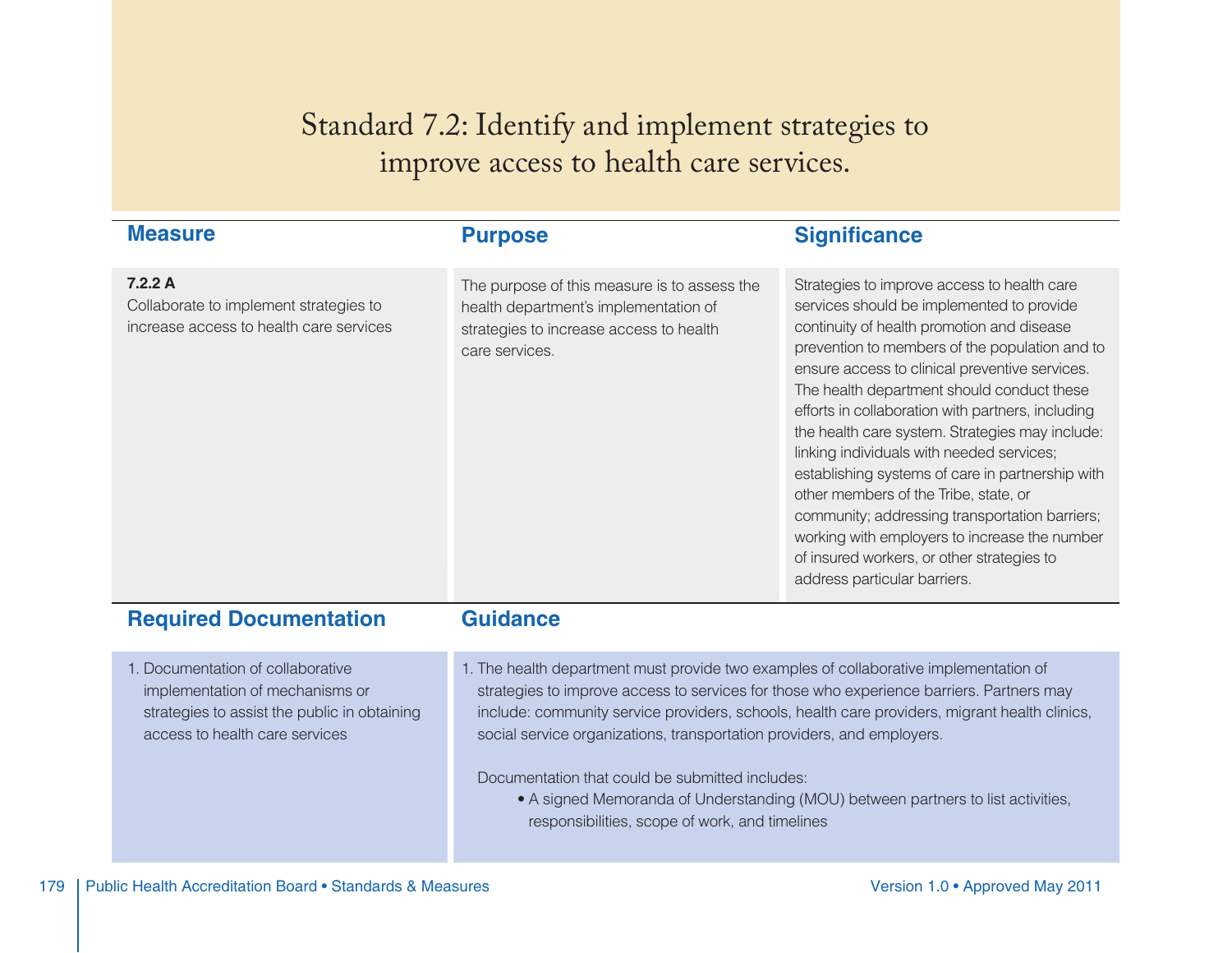## Measure 7.2.2 A, continued

| <b>Required Documentation</b> | <b>Guidance</b>                                                                                                                                                                                                                                                                                                                                                                                                                                                                                                                                                                                                                                                                                                                                                                                                                                                                                                                                                                                       |
|-------------------------------|-------------------------------------------------------------------------------------------------------------------------------------------------------------------------------------------------------------------------------------------------------------------------------------------------------------------------------------------------------------------------------------------------------------------------------------------------------------------------------------------------------------------------------------------------------------------------------------------------------------------------------------------------------------------------------------------------------------------------------------------------------------------------------------------------------------------------------------------------------------------------------------------------------------------------------------------------------------------------------------------------------|
|                               | • A documented cooperative system of referral between partners that shows the<br>methods used to link individuals with needed health care services.<br>• Documentation of outreach activities, case findings, case management, and activities<br>to ensure that people can obtain the services they need.<br>• Documentation of assistance to eligible beneficiaries with application and enrollment<br>in Medicaid, workers' compensation, or other medical assistance programs.<br>· Documentation of coordination of service programs (e.g., common intake form) and/or<br>co-location (e.g., WIC, Immunizations and lead testing) to optimize access.<br>• Grant applications submitted by community partnerships that address increased<br>access to health care services.<br>• Subcontracts in the community to deliver health care services in convenient and<br>accessible locations.<br>. Program/work plans documenting that strategies developed collaboratively have<br>been implemented. |
|                               |                                                                                                                                                                                                                                                                                                                                                                                                                                                                                                                                                                                                                                                                                                                                                                                                                                                                                                                                                                                                       |